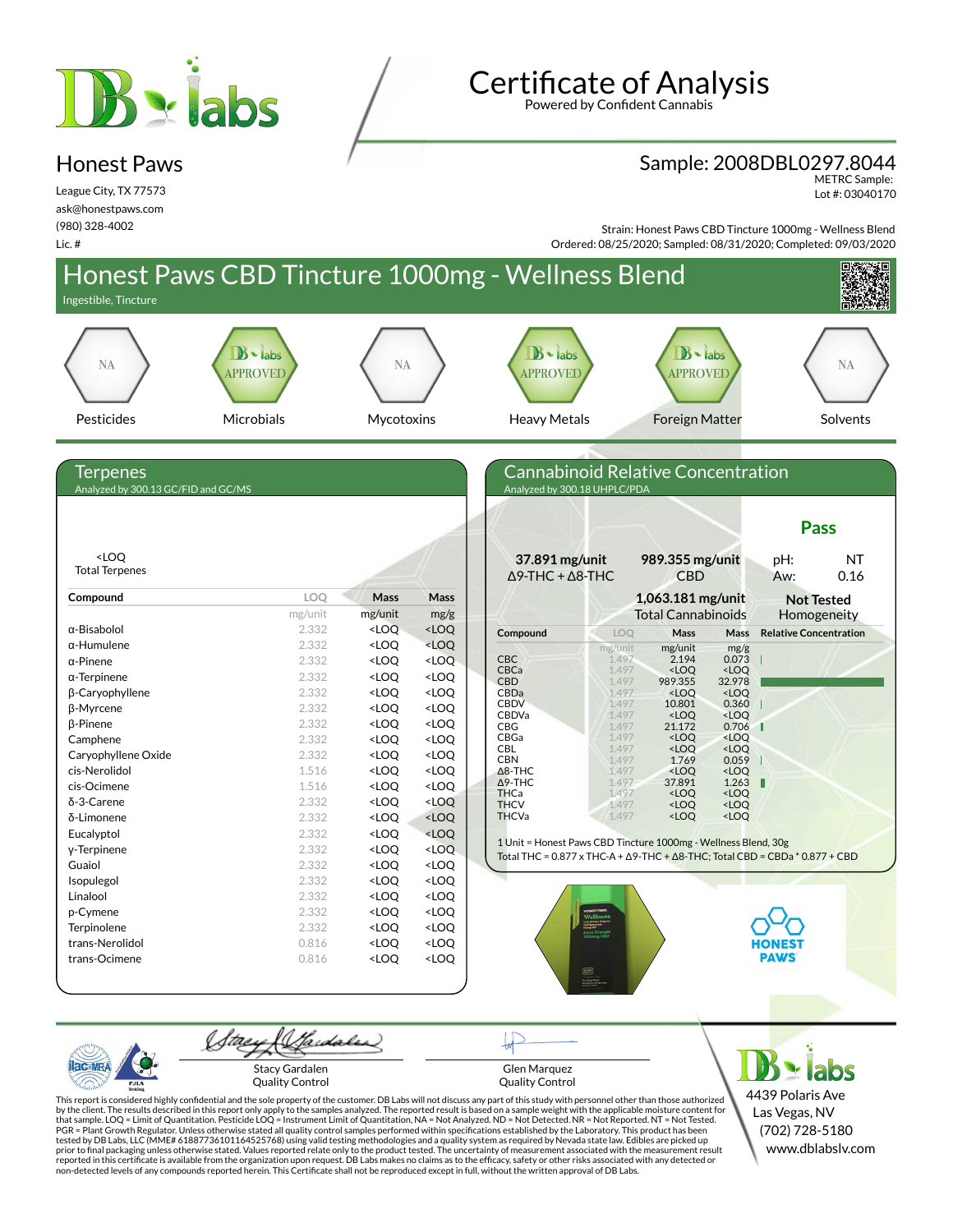

## **Certificate of Analysis**

Powered by Confident Cannabis

#### Sample: 2008DBL0297.8044 METRC Sample:

Lot #: 03040170

League City, TX 77573 ask@honestpaws.com (980) 328-4002 Lic. #

Honest Paws

Strain: Honest Paws CBD Tincture 1000mg - Wellness Blend Ordered: 08/25/2020; Sampled: 08/31/2020; Completed: 09/03/2020

### Honest Paws CBD Tincture 1000mg - Wellness Blend

Ingestible, Tincture

| <b>Pesticides</b> | Analyzed by 300.9 LC/MS/MS and GC/MS/MS |                                                 | <b>Not Tested</b> | <b>Microbials</b><br>Analyzed by 300.1 Plating/QPCR                                                                                                                                                                                                                                                                                                                                                                                                                                                                                                                                                                                                                                                                                                                                                                                                                                                                                                                                                                                                                                                                                                                                                                                                                                                                                                                                                                    |                                                    | Pass                                                                                                        |
|-------------------|-----------------------------------------|-------------------------------------------------|-------------------|------------------------------------------------------------------------------------------------------------------------------------------------------------------------------------------------------------------------------------------------------------------------------------------------------------------------------------------------------------------------------------------------------------------------------------------------------------------------------------------------------------------------------------------------------------------------------------------------------------------------------------------------------------------------------------------------------------------------------------------------------------------------------------------------------------------------------------------------------------------------------------------------------------------------------------------------------------------------------------------------------------------------------------------------------------------------------------------------------------------------------------------------------------------------------------------------------------------------------------------------------------------------------------------------------------------------------------------------------------------------------------------------------------------------|----------------------------------------------------|-------------------------------------------------------------------------------------------------------------|
| Compound          | LOQ                                     | Mass<br>Limit                                   | Status            | <b>Quantitative Analysis</b>                                                                                                                                                                                                                                                                                                                                                                                                                                                                                                                                                                                                                                                                                                                                                                                                                                                                                                                                                                                                                                                                                                                                                                                                                                                                                                                                                                                           | LOQ                                                | Mass<br><b>Status</b><br>Limit                                                                              |
|                   |                                         |                                                 |                   | Aerobic Bacteria<br>Bile-Tolerant Gram-Negative Bacteria                                                                                                                                                                                                                                                                                                                                                                                                                                                                                                                                                                                                                                                                                                                                                                                                                                                                                                                                                                                                                                                                                                                                                                                                                                                                                                                                                               | CFU/g<br>900<br>100000<br>90                       | CFU/g<br>CFU/g<br><loq<br>Pass<br/>1000<br/><loq<br>Pass</loq<br></loq<br>                                  |
|                   |                                         |                                                 |                   | <b>Qualitative Analysis</b>                                                                                                                                                                                                                                                                                                                                                                                                                                                                                                                                                                                                                                                                                                                                                                                                                                                                                                                                                                                                                                                                                                                                                                                                                                                                                                                                                                                            | <b>Detected or Not Detected</b>                    | <b>Status</b>                                                                                               |
|                   |                                         |                                                 |                   | E. Coli<br>Salmonella                                                                                                                                                                                                                                                                                                                                                                                                                                                                                                                                                                                                                                                                                                                                                                                                                                                                                                                                                                                                                                                                                                                                                                                                                                                                                                                                                                                                  | Not Detected<br>Not Detected                       | Pass<br>Pass                                                                                                |
|                   |                                         |                                                 |                   | Mycotoxins<br>Analyzed by 300.2 Elisa                                                                                                                                                                                                                                                                                                                                                                                                                                                                                                                                                                                                                                                                                                                                                                                                                                                                                                                                                                                                                                                                                                                                                                                                                                                                                                                                                                                  |                                                    | <b>Not Tested</b>                                                                                           |
|                   |                                         |                                                 |                   | Mycotoxin                                                                                                                                                                                                                                                                                                                                                                                                                                                                                                                                                                                                                                                                                                                                                                                                                                                                                                                                                                                                                                                                                                                                                                                                                                                                                                                                                                                                              | LOQ<br>Limit                                       | Mass<br><b>Status</b>                                                                                       |
|                   |                                         |                                                 |                   | <b>Heavy Metals</b><br>Analyzed by 300.8 ICP/MS                                                                                                                                                                                                                                                                                                                                                                                                                                                                                                                                                                                                                                                                                                                                                                                                                                                                                                                                                                                                                                                                                                                                                                                                                                                                                                                                                                        |                                                    | Pass                                                                                                        |
|                   |                                         |                                                 |                   | <b>Element</b>                                                                                                                                                                                                                                                                                                                                                                                                                                                                                                                                                                                                                                                                                                                                                                                                                                                                                                                                                                                                                                                                                                                                                                                                                                                                                                                                                                                                         | LOQ<br>Limit<br><b>PPB</b><br>PPB                  | Mass<br><b>Status</b><br>PPB                                                                                |
|                   |                                         |                                                 |                   | Arsenic<br>Cadmium<br>Lead<br>Mercury                                                                                                                                                                                                                                                                                                                                                                                                                                                                                                                                                                                                                                                                                                                                                                                                                                                                                                                                                                                                                                                                                                                                                                                                                                                                                                                                                                                  | 42<br>2000<br>42<br>820<br>42<br>1200<br>42<br>400 | <loq<br>Pass<br/><loq<br>Pass<br/><math>&lt;</math>LOQ<br/>Pass<br/><loq<br>Pass</loq<br></loq<br></loq<br> |
|                   |                                         |                                                 |                   | <b>Residual Solvents</b><br>Analyzed by 300.13 GC/FID and GC/MS                                                                                                                                                                                                                                                                                                                                                                                                                                                                                                                                                                                                                                                                                                                                                                                                                                                                                                                                                                                                                                                                                                                                                                                                                                                                                                                                                        |                                                    | <b>Not Tested</b>                                                                                           |
|                   |                                         |                                                 |                   | Compound                                                                                                                                                                                                                                                                                                                                                                                                                                                                                                                                                                                                                                                                                                                                                                                                                                                                                                                                                                                                                                                                                                                                                                                                                                                                                                                                                                                                               | LOQ<br>Limit                                       | <b>Mass</b><br><b>Status</b>                                                                                |
|                   |                                         | <b>PAWS</b>                                     |                   |                                                                                                                                                                                                                                                                                                                                                                                                                                                                                                                                                                                                                                                                                                                                                                                                                                                                                                                                                                                                                                                                                                                                                                                                                                                                                                                                                                                                                        |                                                    |                                                                                                             |
|                   |                                         |                                                 |                   |                                                                                                                                                                                                                                                                                                                                                                                                                                                                                                                                                                                                                                                                                                                                                                                                                                                                                                                                                                                                                                                                                                                                                                                                                                                                                                                                                                                                                        |                                                    |                                                                                                             |
| PJLA              |                                         | <b>Stacy Gardalen</b><br><b>Quality Control</b> |                   | Glen Marquez<br><b>Quality Control</b>                                                                                                                                                                                                                                                                                                                                                                                                                                                                                                                                                                                                                                                                                                                                                                                                                                                                                                                                                                                                                                                                                                                                                                                                                                                                                                                                                                                 |                                                    | labs                                                                                                        |
|                   |                                         |                                                 |                   | This report is considered highly confidential and the sole property of the customer. DB Labs will not discuss any part of this study with personnel other than those authorized<br>by the client. The results described in this report only apply to the samples analyzed. The reported result is based on a sample weight with the applicable moisture content for<br>that sample. LOQ = Limit of Quantitation. Pesticide LOQ = Instrument Limit of Quantitation, NA = Not Analyzed. ND = Not Detected. NR = Not Reported. NT = Not Tested.<br>PGR = Plant Growth Regulator. Unless otherwise stated all quality control samples performed within specifications established by the Laboratory. This product has been<br>tested by DB Labs, LLC (MME# 61887736101164525768) using valid testing methodologies and a quality system as required by Nevada state law. Edibles are picked up<br>prior to final packaging unless otherwise stated. Values reported relate only to the product tested. The uncertainty of measurement associated with the measurement result<br>reported in this certificate is available from the organization upon request. DB Labs makes no claims as to the efficacy, safety or other risks associated with any detected or<br>non-detected levels of any compounds reported herein. This Certificate shall not be reproduced except in full, without the written approval of DB Labs. |                                                    | 4439 Polaris Ave<br>Las Vegas, NV<br>(702) 728-5180<br>www.dblabslv.com                                     |